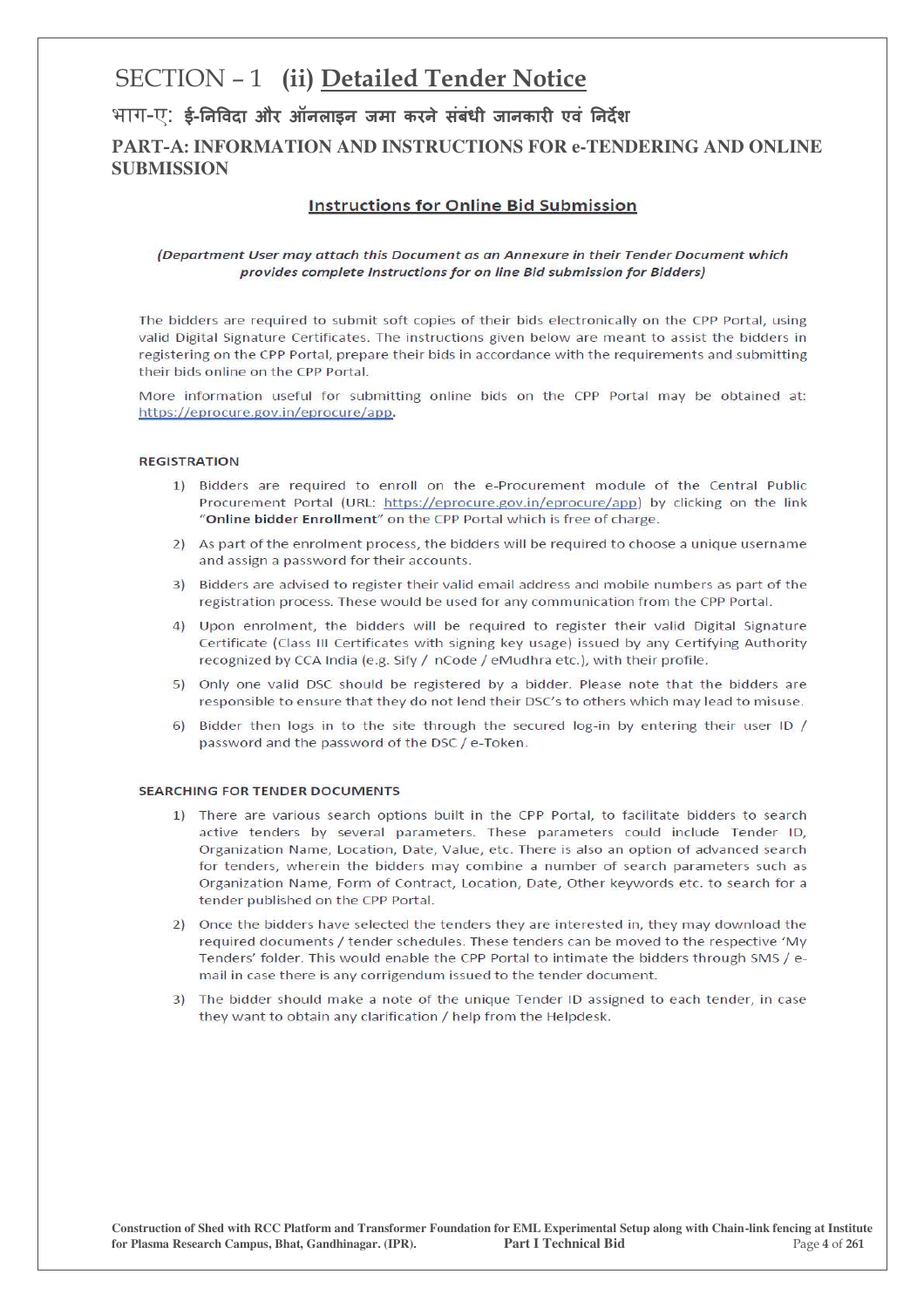#### **PREPARATION OF BIDS**

- 1) Bidder should take into account any corrigendum published on the tender document before submitting their bids.
- 2) Please go through the tender advertisement and the tender document carefully to understand the documents required to be submitted as part of the bid. Please note the number of covers in which the bid documents have to be submitted, the number of documents - including the names and content of each of the document that need to be submitted. Any deviations from these may lead to rejection of the bid.
- 3) Bidder, in advance, should get ready the bid documents to be submitted as indicated in the tender document / schedule and generally, they can be in PDF / XLS / RAR / DWF/JPG formats. Bid documents may be scanned with 100 dpi with black and white option which helps in reducing size of the scanned document.
- 4) To avoid the time and effort required in uploading the same set of standard documents which are required to be submitted as a part of every bid, a provision of uploading such standard documents (e.g. PAN card copy, annual reports, auditor certificates etc.) has been provided to the bidders. Bidders can use "My Space" or "Other Important Documents" area available to them to upload such documents. These documents may be directly submitted from the "My Space" area while submitting a bid, and need not be uploaded again and again. This will lead to a reduction in the time required for bid submission process.
- Note: My Documents space is only a repository given to the Bidders to ease the uploading process. If Bidder has uploaded his Documents in My Documents space, this does not automatically ensure these Documents being part of Technical Bid.

#### **SUBMISSION OF BIDS**

- 1) Bidder should log into the site well in advance for bid submission so that they can upload the bid in time i.e. on or before the bid submission time. Bidder will be responsible for any delay due to other issues.
- 2) The bidder has to digitally sign and upload the required bid documents one by one as indicated in the tender document.
- 3) Bidder has to select the payment option as "offline" to pay the tender fee / EMD as applicable and enter details of the instrument.
- 4) Bidder should prepare the EMD as per the instructions specified in the tender document. The original should be posted/couriered/given in person to the concerned official, latest by the last date of bid submission or as specified in the tender documents. The details of the DD/any other accepted instrument, physically sent, should tally with the details available in the scanned copy and the data entered during bid submission time. Otherwise the uploaded bid will be rejected.
- 5) Bidders are requested to note that they should necessarily submit their financial bids in the format provided and no other format is acceptable. If the price bid has been given as a standard BoQ format with the tender document, then the same is to be downloaded and to be filled by all the bidders. Bidders are required to download the BoQ file, open it and complete the white coloured (unprotected) cells with their respective financial quotes and other details (such as name of the bidder). No other cells should be changed. Once the details have been completed, the bidder should save it and submit it online, without changing the filename. If the BoQ file is found to be modified by the bidder, the bid will be rejected.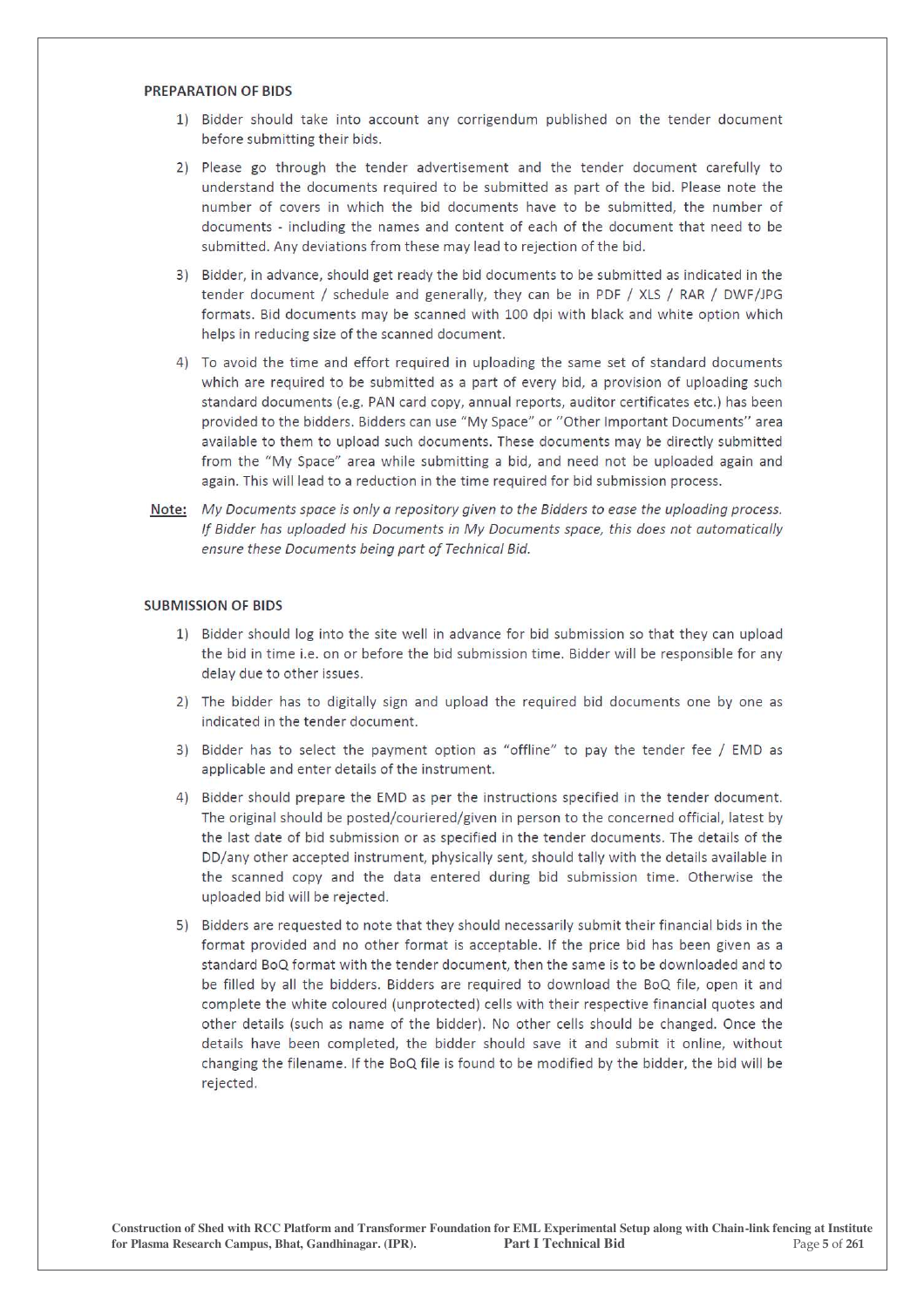- 6) The server time (which is displayed on the bidders' dashboard) will be considered as the standard time for referencing the deadlines for submission of the bids by the bidders, opening of bids etc. The bidders should follow this time during bid submission.
- 7) All the documents being submitted by the bidders would be encrypted using PKI encryption techniques to ensure the secrecy of the data. The data entered cannot be viewed by unauthorized persons until the time of bid opening. The confidentiality of the bids is maintained using the secured Socket Layer 128 bit encryption technology. Data storage encryption of sensitive fields is done. Any bid document that is uploaded to the server is subjected to symmetric encryption using a system generated symmetric key. Further this key is subjected to asymmetric encryption using buyers/bid opener's public keys. Overall, the uploaded tender documents become readable only after the tender opening by the authorized bid openers.
- 7) The uploaded tender documents become readable only after the tender opening by the authorized bid openers.
- 8) Upon the successful and timely submission of bids (i.e. after Clicking "Freeze Bid Submission" in the portal), the portal will give a successful bid submission message & a bid summary will be displayed with the bid no. and the date & time of submission of the bid with all other relevant details.
- 9) The bid summary has to be printed and kept as an acknowledgement of the submission of the bid. This acknowledgement may be used as an entry pass for any bid opening meetings.

#### **ASSISTANCE TO BIDDERS**

- 1) Any queries relating to the tender document and the terms and conditions contained therein should be addressed to the Tender Inviting Authority for a tender or the relevant contact person indicated in the tender.
- 2) Any queries relating to the process of online bid submission or queries relating to CPP Portal in general may be directed to the 24x7 CPP Portal Helpdesk.

#### **Additional Notes:**

- 1. Bids shall be submitted online only at CPP Portal website : https://eprocure.gov.in/eprocure/app
- 2. The agency shall download the pre bid clarification if any for the work and upload the same (scanned copy) duly signed and sealed. The revised documents (if any) shall be uploaded in e tender portal.

\*\*\*\*

- 3. Tenderers are advised to upload their documents well in advance, to avoid last minutes rush on the server or complications in uploading. Institute for Plasma Research, in any case, shall not be held responsible for any type of difficulties during uploading the documents including server and technical problems whatsoever.
- 4. Submission of the tender documents after the due date and time (including extended Period, if any) shall not be permitted.
- 5. Intending Bidders are advised to visit this website regularly till closing date of submission to keep themselves updated as any change/ modification in the tender will be intimated through this website only by corrigendum / addendum/ amendment.
- 6. Institute reserves the right to accept or reject the tender(s) in full or in part, without assigning any reason thereof. Tenders with any conditions including conditional rebate shall be rejected forthwith.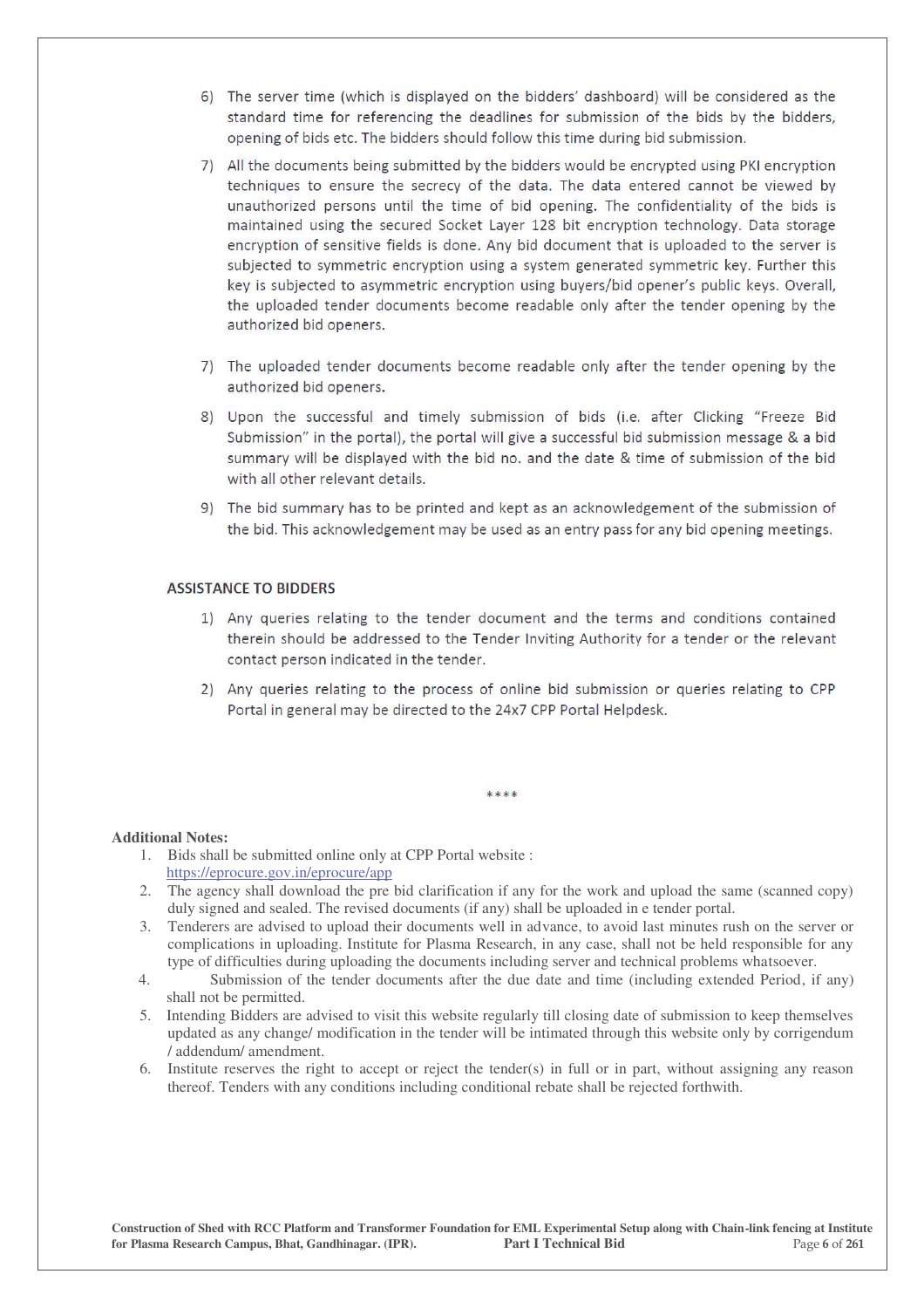# आग-बी: मेक इन इंडिया के प्रावधानों के संबंध में बोलीदाताओं को निर्देश। **PART-B: INSTRUCTIONS TO BIDDERS REGARDING PROVISIONS OF MAKE IN INDIA .**

The bidder shall submit their quoted bid in compliance with the following provisions for Make in India.

## **1. MAKE IN INDIA**

- i. As defined under the Public Procurement (Preference to Make in India), order 2017, Revised order dated: 16/09/2020 or as being revised from time to time, in procurement of goods or services in respect of which the Nodal Ministry/Department has communicated, that there is sufficient local capacity and local competition, only "Class-I local supplier', as defined under the said order, shall be eligible to bid irrespective of purchase value.
- ii. Only "Class-I local supplier" and "Class-II local supplier', as defined under the above said order, shall be eligible to bid in procurements under taken by this Institute, except where the mode of procurement is by issue of Global Tender Enquiry. The bidding supplier shall indicate the percentage of local content for the item being offered in their bid.
- iii. Where the procurement is by issue of Global Tender enquiry, Non local suppliers, shall also be eligible to bid along with "Class-I local suppliers and Class-II local suppliers". Suppliers/bidders offering imported products will fall under the category of Non-local suppliers.
- iv. Subject to the provisions of the above said order, and to any specific instructions issued by the Nodal Ministry or in pursuance of the said order, purchase preference shall be given to "Class-I local Suppliers" in procurements under taken by this Institute, in the manner specified there in the order.
- v. The bidders along with their bid/tender shall be required to provide a selfdeclaration certificate of the local content (where the procurement value is Rs.10 Crore or less) for the item offered and their status as Class-I/Class-II/Non-Local supplier and their eligibility to participate in the tender. In cases of procurement for a value in excess of Rs.10 crores, the "Class-I local supplier'/'Class-II local supplier' shall be required to provide a certificate from the statutory auditor or cost auditor of the company (in the case of companies) or from a practicing cost accountant or practicing chartered accountant (in respect of Contractors other than companies) giving the percentage of local content.
- vi. Self-declaration certificate should quantify the percentage of local content of the offered product only. It should also indicate the location. However, claiming the services such as transportation, insurance, installation & commissioning, training and after sale service support like AMC/CMC etc., shall not be considered as local content as per OM N.P-45021/102/2019-BE-II-Part(1)(E- 50310) dated:4/03/2021 issued by Ministry of Commerce and Industry, DPIIT.
- vii. False declarations/violation of this order terms shall be deemed to be breach of code of integrity resulting in debarment of the firm for a period up to 2 years.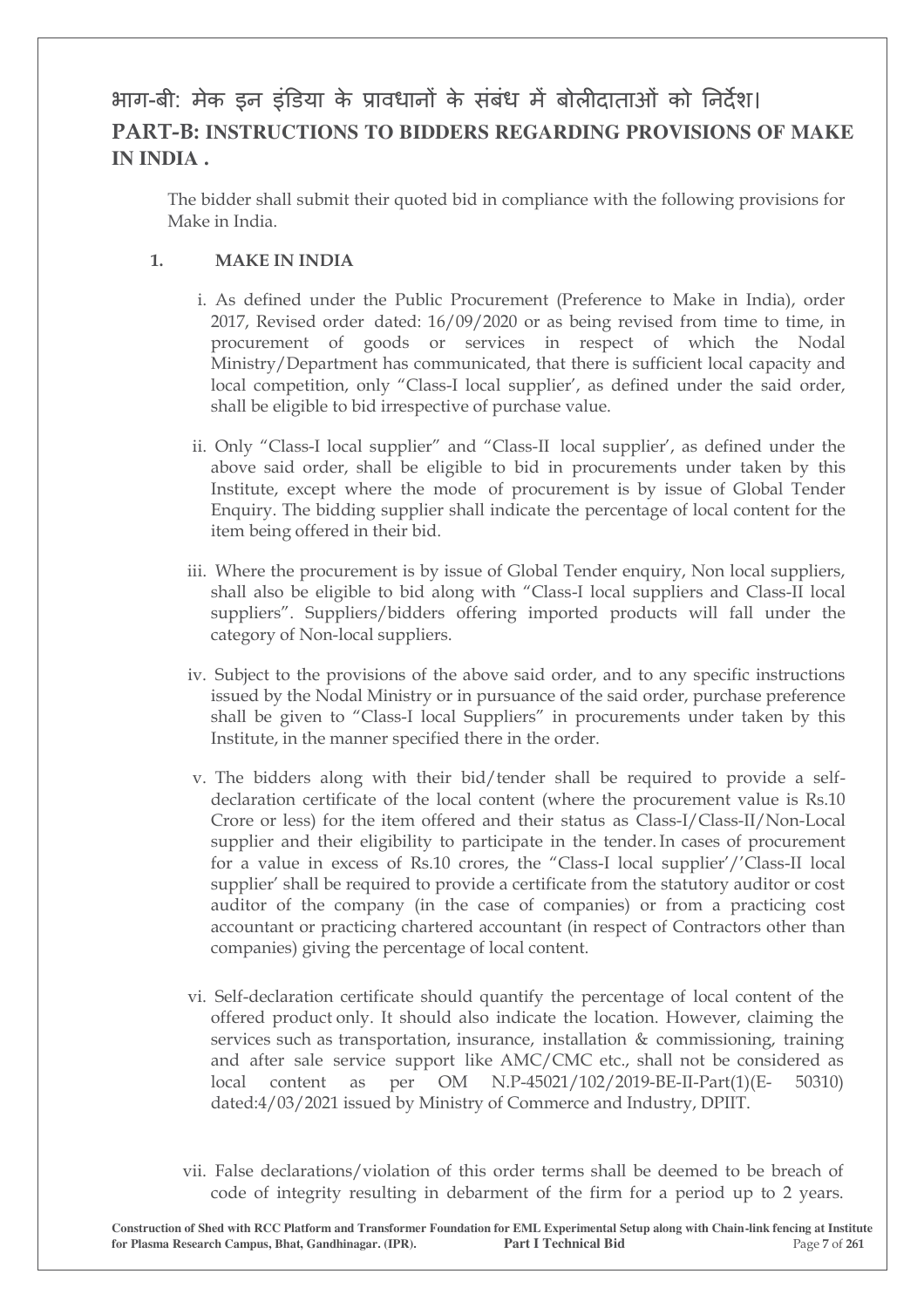Under such circumstances, the supplier shall not be considered for any preferences as proposed in the order.

- viii. Wherever the bids are received without accompanying the above said requisite certificate such offers shall be treated as incomplete and not considered.
	- ix. Bidders/contractor are divided into three categories based on Local Content (The total value of the item procured (excluding net domestic indirect taxes) minus the value of imported content in the item (including all customs duties) as a proportion of the total value, in percent):
		- 1. Class-I local supplier is with local content equal to or more than as prescribed by the Nodal Ministry/ NIT, if prescribed, for the item being procured or 50% whichever is higher.
		- 2. Class-II Local supplier is with local content equal to or more than as prescribed by the Nodal Ministry/NIT, if prescribed, for the item being procured or 20% whichever is higher, but less than that applicable for class-I local supplier.
		- 3. Non-local supplier is with local content less than that applicable to class-II local supplier, as stated above.

*Note: Where the estimated value of the procurement is less than Rs.5 Lakhs (or as being amended by the competent authority from time to time) is exempted from the provisions of the above Make in India policy as stated therein the order.* 

Self-certification under preference to "Make in India" order as per **Annexure-I** should be submitted along with Tender document.

## **2. ELIGIBILITY OF BIDDERS FROM SPECIFIED COUNTRIES:**

- i. Orders issued by the Government of India restricting procurement from bidders of certain countries which shares a land border with India shall apply to this procurement.
- ii. Any bidder from a country which shares a land border with India (https://mea.gov.in/india-and- neighnours.htm), excluding countries as listed in the website of Ministry of External Affairs ( https://meadashbaord.gov.in/indicators/92 ), to which the Government of India has extended lines of credit or in which the Government of India is engaged in development projects – hereinafter called "Restricted countries" shall be eligible to bid in this tender only if the bidder is registered (https://dipp.gov.in/sites/default/files/Revised-Application-Format-for-Registration- of-Bidders-15Oct2020.pdf ) with the Registration committee constituted by the Department for promotion of Industry and Internal Trade(DPIIT). The bidders shall enclose valid registration certificate along with their offer. Wherever the bids are received without accompanying the above said requisite certificate such offers shall be treated as incomplete and not considered.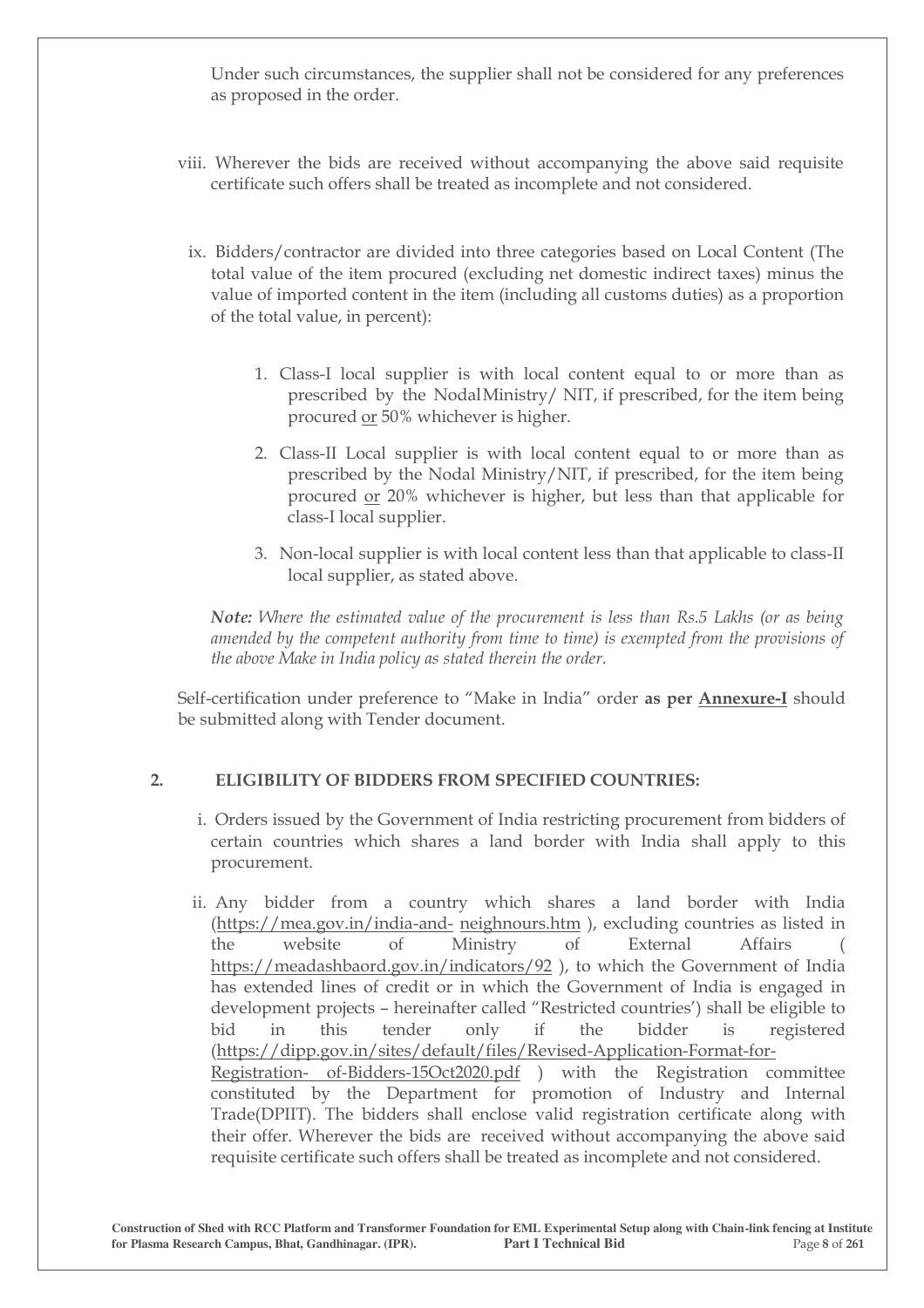## Additional Clause:

- I. Any bidder from a country which shares a land border with India will be eligible to bid in this tender only if the bidder is registered with the Competent Authority.
- II. "Bidder" (including the term 'tenderer', 'consultant' or 'service provider' in certain contexts) means any person or firm or company, including any member of a consortium or joint venture (that is an association of several persons, or firms or companies), every artificial juridical person not falling in any of the descriptions of bidders stated hereinbefore, including any agency branch or office controlled by such person, participating in a procurement process.
- III. "Bidder from a country which shares a land border with India" for the purpose of this Order means:
	- a. An entity incorporated, established or registered in such a country; or
	- b. A subsidiary of an entity incorporated, established or registered in such a country; or
	- c.An entity substantially controlled through entities incorporated, established or registered in such a country; or
	- d. An entity whose beneficial owner is situated in such a country; or
	- e. An Indian (or other) agent of such an entity; or

f.A natural person who is a citizen of such a country; or

g. A consortium or joint venture where any member of the consortium or joint venture falls under any of the above.

IV. The beneficial owner for the purpose of (iii) above will be as under :

1. In case of a company or Limited Liability Partnership, the beneficial owner is the natural person(s), who, whether acting alone or together, or through one or more juridical person, has a controlling ownership interest or who exercises control through other means.

Explanation  $-$ 

- a. "Controlling ownership interest" means ownership of or entitlement to more than twenty-five percent. Of shares or capital or profits of the company.
- b. "Control" shall include the right to appoint majority of the directors or to control the management or policy decisions including by virtue of their shareholding or management rights or shareholders agreements or voting agreements;
- 2. In case of a partnership firm, the beneficial owner is the natural person(s) who, whether acting alone or together, or through one or more juridical person, has ownership of entitlement to more than fifteen percent of capital or profits of the partnership;
- 3. In case of an unincorporated association or body of individuals, the beneficial owner is the natural person(s), who, whether acting alone or together, or through one or more juridical person, has ownership of entitlement to more than fifteen percent of the property or capital or profits of such association or body of individuals;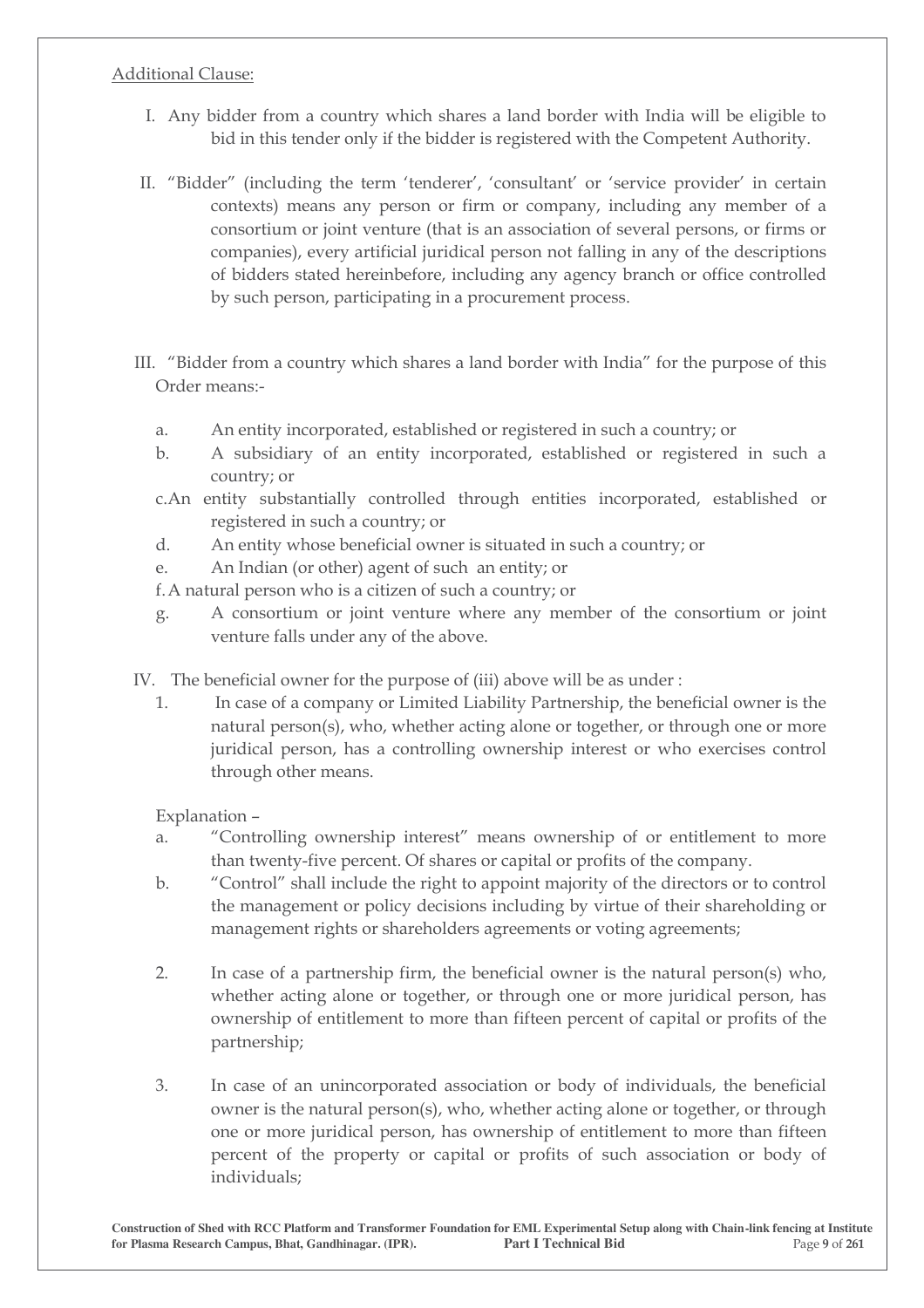- 4. Where no natural person is identified under (1) or (2) or (3) above, the beneficial owner is the relevant natural person who holds the position of senior managing official;
- 5. In case of trust, the identification of beneficial owner(s) shall include identification of the author of the trust, the trustee, the beneficiaries with fifteen percent or more interest in the trust and any other natural person excercising ultimate effective control over the trust through a chain of control or ownership.
- V. An Agent is a person employed to do any act for another, or to represent another in dealings with third person.
- VI. (To be inserted in tenders for Works contracts, including Turnkey contracts). The successful bidder shall not be allowed to sub-contract works to any contractor from a country which shares a land border with India unless such contractor is registered with the competent Authority.

Self-certification under **ELIGIBILITY DECLARATIONS FROM SPECIFIED COUNTRIES** order as per **Annexure-II** should be submitted along with Tender document.

> Contractor's signature and seal Date: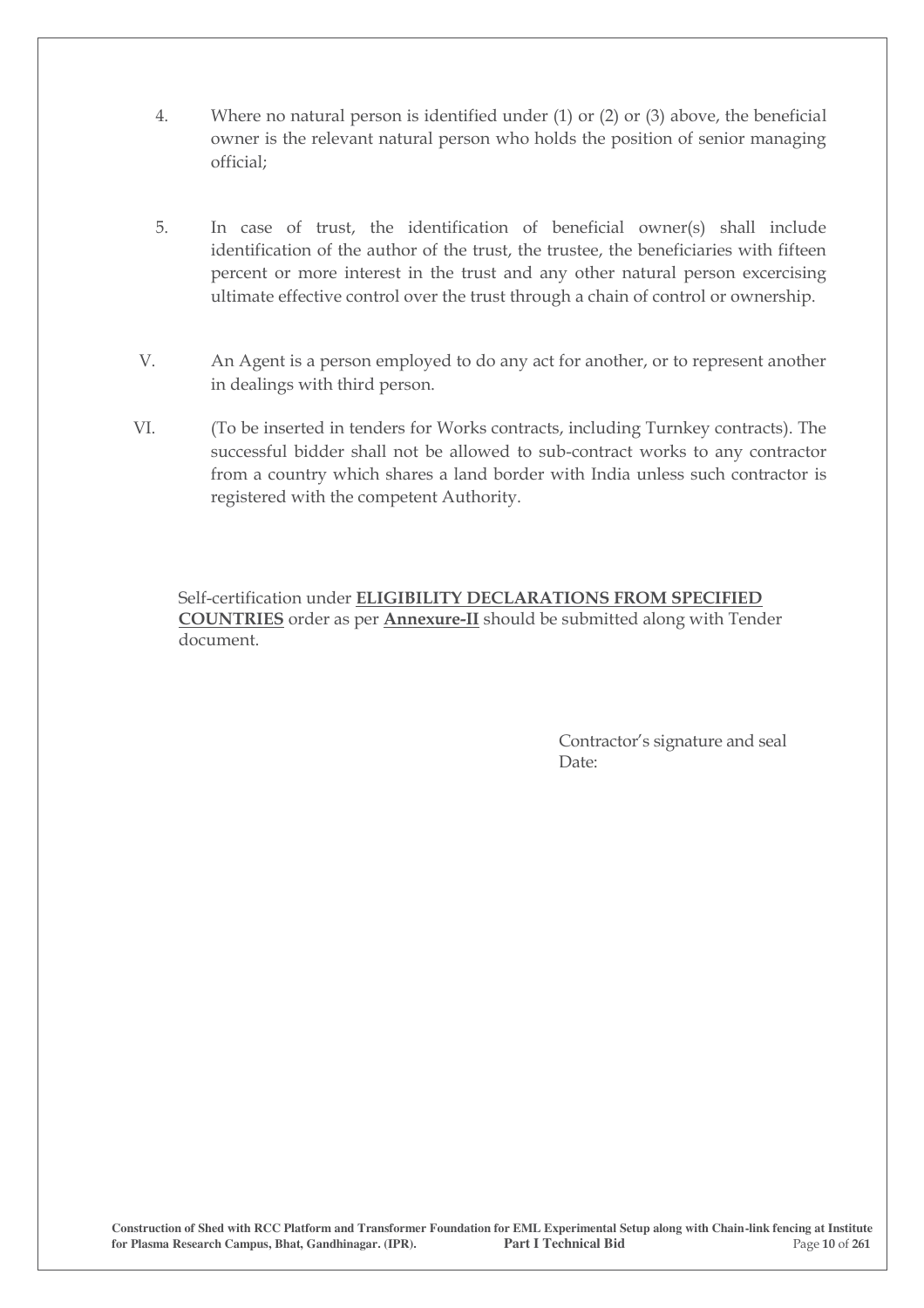# भाग- सी: विस्तृत निविदा सूचना। **PART-C: DETAILED TENDER NOTICE.**

## **Tender Notice No: IPR/TN/CIVIL-PR/01/2022 (Two Bid System)**

निदेशक की ओर से **डीन** (Admin) द्वारा ई-निविदा मोड के माध्यम से ऑनलाइन आइटम दर निविदाएं आमंत्रित की जाती हैं, प्लाज़्मा रिसर्च संस्थान, पास। इंदिरा ब्रिज, भाट, गांधीनगर - गुजरात - 382 428, दो बोलियों में योग्य ठेकेदारों से निम्नलिखित कार्यो के लिए।

Online item rate tenders are invited through e-tendering mode by the **Dean (Admin)**, on behalf of Director, Institute for Plasma Research, Nr. Indira Bridge, Bhat, Gandhinagar - Gujarat - 382 **428,** in two bids, from eligible contractors for the following works.

| $\mathbf{1}$   | एनआईटी न. NIT No.                                   | IPR/TN/CIVIL-PR/01/2022                                                                                                                                                                                                     |
|----------------|-----------------------------------------------------|-----------------------------------------------------------------------------------------------------------------------------------------------------------------------------------------------------------------------------|
| $\overline{2}$ | कार्य का नाम                                        | अनूसंधान<br>आईपीआर कैंपस, प्लाज़्मा                                                                                                                                                                                         |
|                |                                                     | संस्थान, भाट, गांधीनगर -382428, गुजरात में चेन-                                                                                                                                                                             |
|                |                                                     | लिंक फेंसिंग के साथ-साथ ईएमएल प्रायोगिक सेटअप                                                                                                                                                                               |
|                | Name of work                                        | के लिए आरसीसी प्लेटफॉर्म और ट्रांसफार्मर फाउंडेशन                                                                                                                                                                           |
|                |                                                     | के साथ शेड का निर्माण करना।                                                                                                                                                                                                 |
|                |                                                     | Construction of Shed with RCC Platform and<br><b>Transformer Foundation for EML Experimental</b><br>Setup along with Chain-link fencing at Institute for<br>Plasma Research Campus, Bhat, Gandhinagar.<br>$(\mathbf{IPR}).$ |
| $\mathfrak{Z}$ | काम की अनुमानित लागत                                | 14,91,427/- रुपये                                                                                                                                                                                                           |
|                |                                                     |                                                                                                                                                                                                                             |
|                | <b>Estimated cost of Construction</b><br>works (Rs) | ₹ 14,91,427/-                                                                                                                                                                                                               |
| $\overline{4}$ | बयाना राशि (EMD)                                    | रु.29, 829/- की ईएमडी (रुपये मात्र उनतीस हजार आठ                                                                                                                                                                            |
|                |                                                     | सौ उनतीस) बीमा ज़मानत बांड /डिमांड ड्राफ्ट / पे                                                                                                                                                                             |
|                |                                                     | ऑर्डर / सावधि जमा रसीद के रूप में अनुसूची बैंकों                                                                                                                                                                            |
|                |                                                     | द्वारा प्लाज्मा अनुसंधान संस्थान, भाट, गांधीनगर -                                                                                                                                                                           |
|                |                                                     | 382428 के पक्ष में जमा की जानी है।                                                                                                                                                                                          |
|                |                                                     | नोट:                                                                                                                                                                                                                        |
|                |                                                     | i) चेक के रूप में ईएमडी स्वीकार नहीं की                                                                                                                                                                                     |
|                |                                                     | जाएगी।                                                                                                                                                                                                                      |
|                |                                                     | ईएमडी दस्तावेजों की स्कैन कॉपी अपलोड करने के                                                                                                                                                                                |
|                |                                                     | बाद ही बोली जमा की जा सकती है और बोली जमा                                                                                                                                                                                   |
|                |                                                     | करने की अवधि के भीतर मूल ई-निविदा अधिकारी के                                                                                                                                                                                |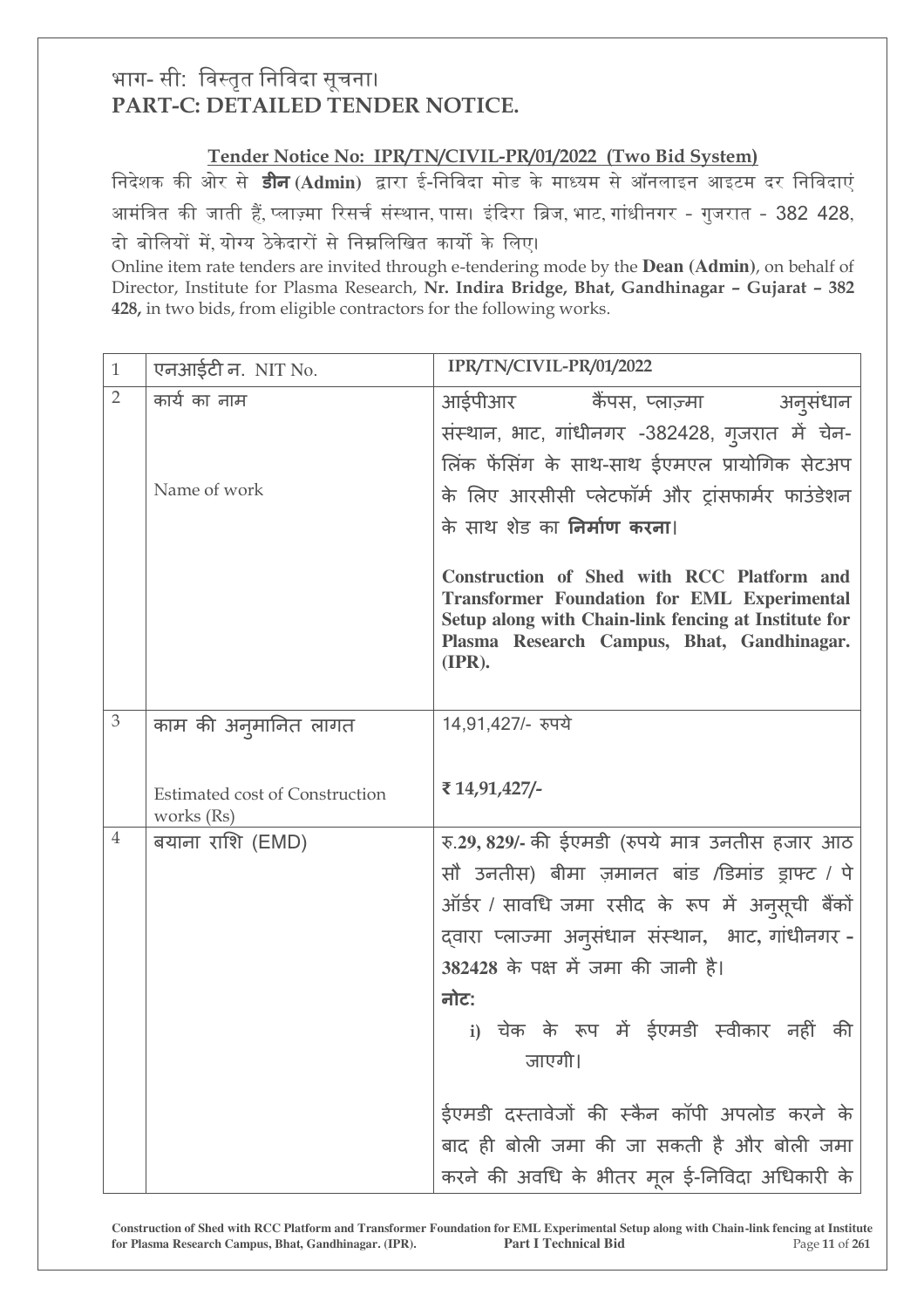|                |                                         | कार्यालय में जमा की जानी चाहिए।                                                                             |
|----------------|-----------------------------------------|-------------------------------------------------------------------------------------------------------------|
|                |                                         |                                                                                                             |
|                |                                         | बोली अपेक्षित ईएमडी के बिना प्राप्त बोलियों को                                                              |
|                |                                         | सरसरी तौर पर खारिज कर दिया जाएगा।                                                                           |
|                |                                         |                                                                                                             |
|                |                                         | EMD of Rs.29, 829/- (Rupees Twenty Nine Thousand                                                            |
|                |                                         | Eight Hundred and Twenty Nine Only) to be<br>the form of Insurance<br>submitted<br>in<br>Surety             |
|                |                                         | Bond/Demand Draft / Pay order / Fixed Deposit                                                               |
|                |                                         | Receipt by Schedule banks in fovour of Institute for<br>Plasma Research, Bhat, Gandhinagar-382428.          |
|                | Earnest Money Deposit (EMD)             |                                                                                                             |
|                |                                         | Note:                                                                                                       |
|                |                                         | i. EMD in the form of cheque will not be accepted.                                                          |
|                |                                         | The bid can only be submitted after uploading the                                                           |
|                |                                         | scanned copy of EMD Documents and original should<br>be deposited in office of e-tender officer, within the |
|                |                                         | period of bid submission as mentioned.                                                                      |
|                |                                         | Bids received without requisite EMD shall be                                                                |
|                |                                         | summarily rejected.                                                                                         |
| 5              | कार्य समापन की अवधि                     | 120 days (मानसून अवधि सहित, यदि कोई हो)                                                                     |
|                |                                         |                                                                                                             |
|                | Completion period                       | 120 Days(Including monsoon period, if any)                                                                  |
| 6              | निविदा प्रक्रिया शुल्क                  |                                                                                                             |
|                |                                         | शून्य                                                                                                       |
|                | <b>Tender Processing Fee</b>            | <b>NIL</b>                                                                                                  |
| $\overline{7}$ | निष्पादन गारंटी                         | स्वीकृति पत्र जारी करने और कार्यादेश जारी करने से पहले 15                                                   |
|                |                                         | दिनों के भीतर निविदा मूल्य का 3%।                                                                           |
|                |                                         | 3 % of Tendered Value to be submitted within 15                                                             |
|                | Performance Guarantee                   | days upon issue of Letter of Acceptance and before                                                          |
|                |                                         | placing work order.                                                                                         |
|                |                                         |                                                                                                             |
| $8\,$          | सुरक्षा जमा राशि                        | निविदा मूल्य का 2.5% बिलों से काट लिया जाएगा।                                                               |
|                | <b>Security Deposit</b>                 | 2.5% of the Tendered Value shall be deducted from                                                           |
|                |                                         | the bills.                                                                                                  |
| $\mathcal{G}$  | <b>CPP Portal वेबसाइट</b>               |                                                                                                             |
|                | https://eprocure.gov.in/eprocure/app    | दि. 02/05/2022 को प्रात: 10:00 से 21/06/2022                                                                |
|                | पर देखने तथा डाउनलोड करने के लिए        | को 13:00 बजे तक                                                                                             |
|                | निवेदा दस्तावेज़ की उपलब्धता            |                                                                                                             |
|                | <b>Availability of Tender Documents</b> | From 10:00 Hours on 02/05/2022 Up to 13:00                                                                  |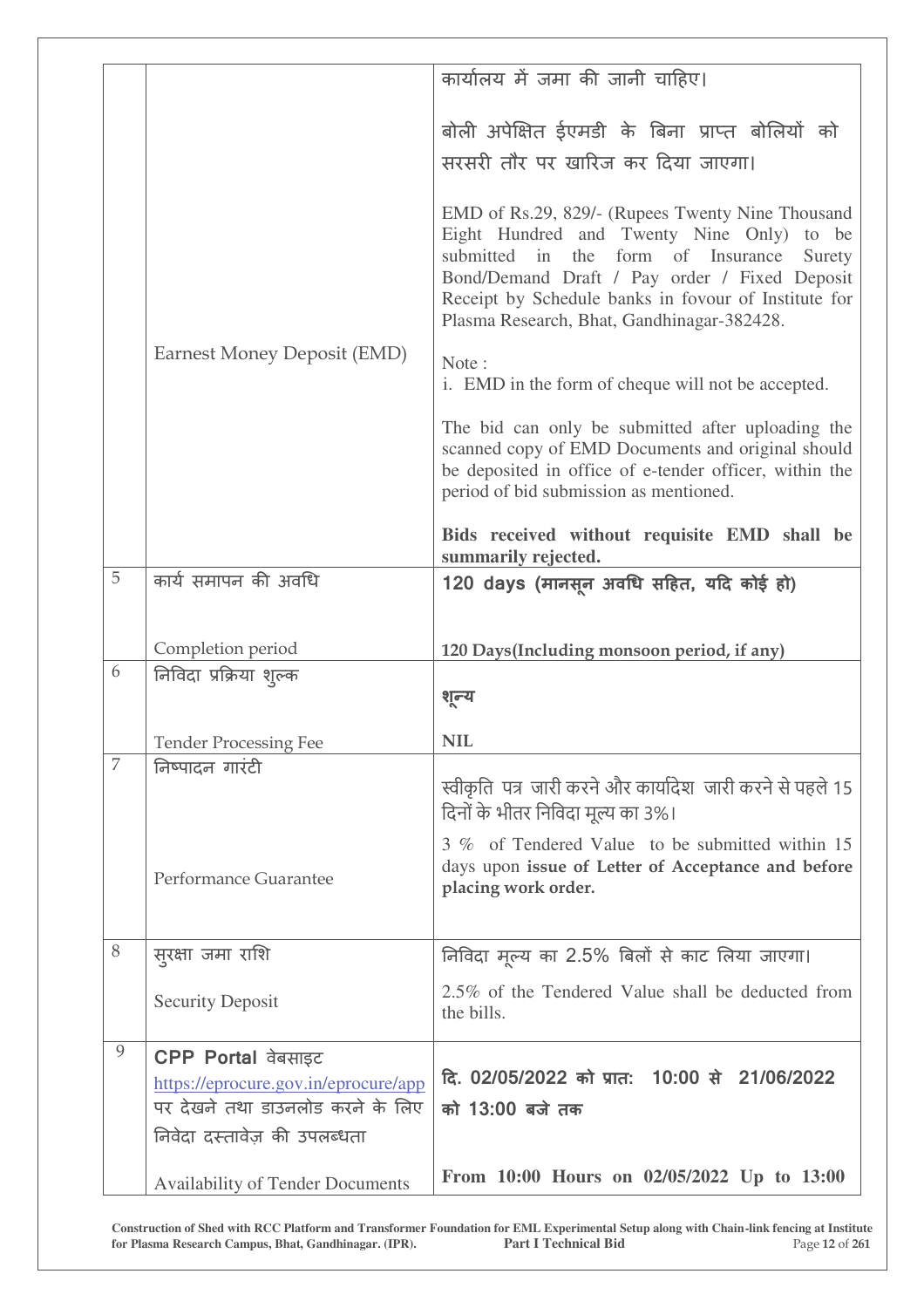|    | for view and download on CPP<br>portal website      | Hours on 21/06/2022.                                                                                                                                                                                                                                            |
|----|-----------------------------------------------------|-----------------------------------------------------------------------------------------------------------------------------------------------------------------------------------------------------------------------------------------------------------------|
|    | https://eprocure.gov.in/eprocure/app                |                                                                                                                                                                                                                                                                 |
| 10 |                                                     | एजेंसियों दवारा साइट विजिट(यदि हो) -दि. 20/05/2022                                                                                                                                                                                                              |
|    | साइट विजिट, यदि हो तो                               | 15:00 बजे तक संपर्क अधिकारी - श्री शैलेन्द्र<br>को                                                                                                                                                                                                              |
|    |                                                     | त्रिवेदी, प्रभारी अधिकारी, e-tender, प्लाज़्मा अनुसंधान                                                                                                                                                                                                         |
|    | Site Visit, if any                                  | संस्थान, इंदिरा पुल के पास, भाट, गांधीनगर-382428.                                                                                                                                                                                                               |
|    |                                                     | प्राथमिकता से ईमल दवारा: etender.icdc@ipr.res.in                                                                                                                                                                                                                |
|    |                                                     | या दूरभाष नंबर: -079-2396 2000, 2396 4009 के<br>माध्यम से                                                                                                                                                                                                       |
|    |                                                     | Site visit by Agencies (if any) $-$ up to 15:00 Hours<br>on 20/05/2022                                                                                                                                                                                          |
|    |                                                     | Contact officer Mr. Shailendra. Trivedi, officer<br>in-charge, e-tender, Institute for Plasma<br>Research, Near Indira Bridge,<br>Bhat,<br>Gandhinagar -382428. Preferably by email:<br>etender.icdc@ipr.res.in or through Tel No:-079-<br>2396 2000, 2396 4009 |
| 11 | निविदा दस्तावेज पर बोली पूर्व                       | आवेदक CPP<br>portal<br>वेबसाइट                                                                                                                                                                                                                                  |
|    | स्पष्टीकरण की मांग                                  | https://eprocure.gov.in/eprocure/app पर अपने प्रश्नों                                                                                                                                                                                                           |
|    |                                                     | को अपलोड करके दि. 23/05/2022 <b>को 15:00 बजे तक</b>                                                                                                                                                                                                             |
|    | Seeking pre-bid clarification on<br>Tender document | निविदा दस्तावेज़ के बारे में स्पष्टीकरण मांग सकता है।                                                                                                                                                                                                           |
|    |                                                     | The applicant can seek clarifications regarding Tender<br>document up to $15:00$ Hours on $23/05/2022$ by<br>uploading their queries on CPP portal website<br>https://eprocure.gov.in/eprocure/app                                                              |
|    |                                                     | स्पष्टीकरण दि. 07/06/2022 को 15:00 बजे तक<br>उसी वेब पोर्टल पर अपलोड किया जाएगा।                                                                                                                                                                                |
|    |                                                     | The clarifications will be uploaded on the same web                                                                                                                                                                                                             |
|    |                                                     | portal by 15:00 Hours on 07/06/2022                                                                                                                                                                                                                             |
| 12 | निविदाओं के ऑनलाइन जमा करने की<br>आरंभ तारीख और समय | दि.08/06/2022 को 13:00 बजे से                                                                                                                                                                                                                                   |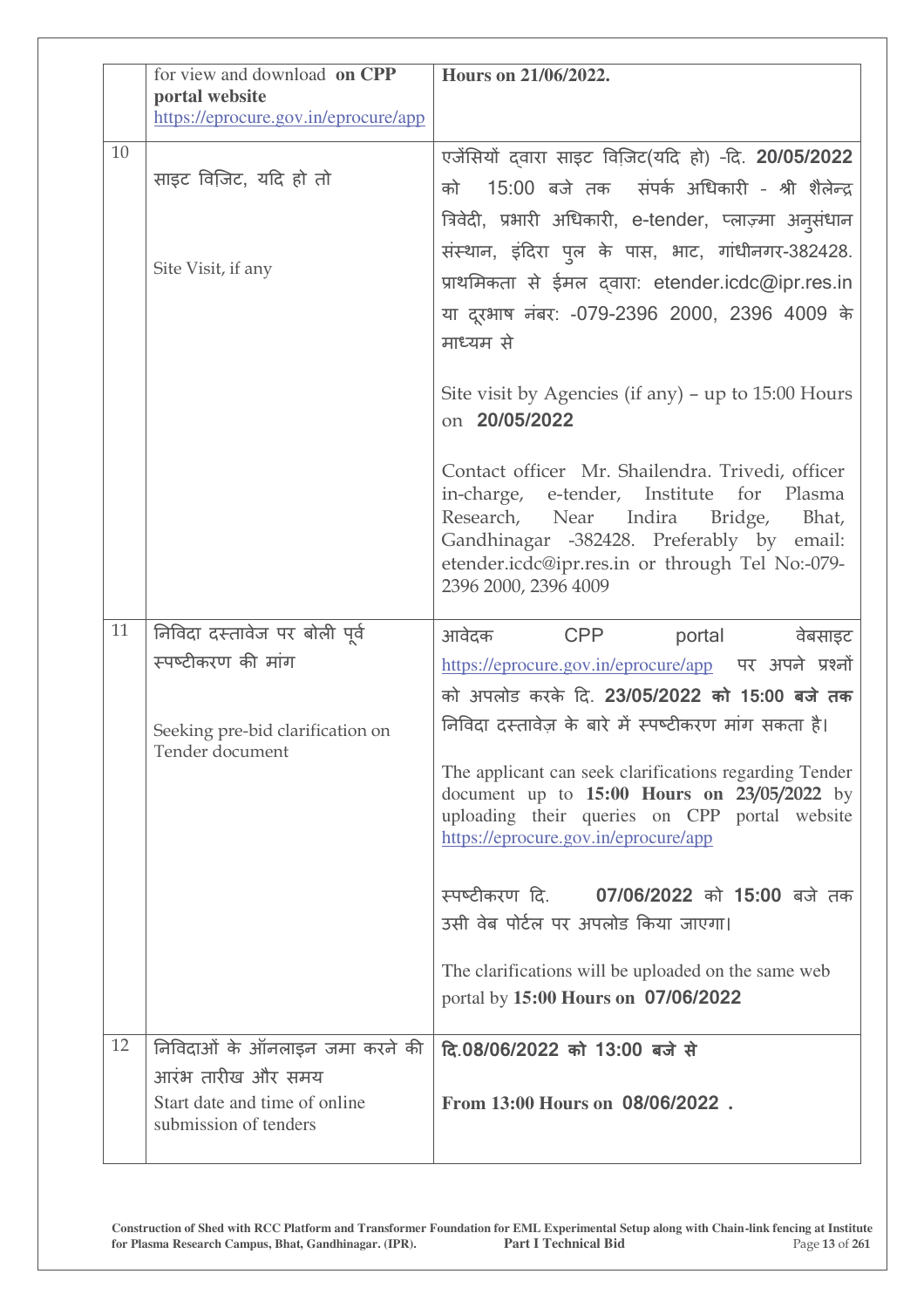| 13 | निविदाओं के ऑनलाइन जमा करने की                                               | दि. 21/06/2022 को 13:00 बजे तक                                                                                                                                                               |
|----|------------------------------------------------------------------------------|----------------------------------------------------------------------------------------------------------------------------------------------------------------------------------------------|
|    | अंतिम तारीख और समय                                                           |                                                                                                                                                                                              |
|    | Last date and time of closing of<br>online submission of tenders             | 13:00 Hours on 21/06/2022.                                                                                                                                                                   |
| 14 | बयाना राशि जमा करने की अंतिम                                                 | श्री शैलेन्द्र त्रिवेदी, प्रभारी अधिकारी (e-tender), प्लाज़्मा                                                                                                                               |
|    | तारीख।                                                                       | अनुसंधान संस्थान, भाट, गांधीनगर-382428 के कार्यालय                                                                                                                                           |
|    | Last date for submission of EMD.                                             | में दि. 22/06/2022 को 13:00 बजे या उससे पहले                                                                                                                                                 |
|    |                                                                              | दूरभाष सं. 079 23962000, 079-23964009                                                                                                                                                        |
|    |                                                                              | On or before $13:00$ Hours on 22/06/2022 in the                                                                                                                                              |
|    |                                                                              | Office of Mr. Shailendra. Trivedi, Officer In-<br>charge (e-tender), Institute for Plasma Research, Near<br>Indira Bridge, Bhat, Gandhinagar -382428<br>Phone no. 079 23962000, 079-23964009 |
| 15 | तकनीकी बोली (भाग-l) के ऑनलाइन                                                | दि. 22/06/2022 को 15:00 बजे                                                                                                                                                                  |
|    | खोलने की तारीख और समय                                                        | तकनीकी बोली (भाग-l) प्लाज़्मा अनुसंधान संस्थान, भाट,                                                                                                                                         |
|    |                                                                              | गांधीनगर-382428 में ऊपर दर्शाई गई तारीख और समय                                                                                                                                               |
|    |                                                                              | पर खोली जाएगी।                                                                                                                                                                               |
|    |                                                                              | On 22/06/2022 at 15:00 Hours                                                                                                                                                                 |
|    | Date and time of online opening of<br>Technical Bid (Part -I)                | Technical bid (Part-I) will be opened at Institute<br>for Plasma Research, Near Indira Bridge, Bhat,<br>Gandhinagar -382428 at the stipulated date and time as<br>above.                     |
| 16 | अर्हता प्राप्त बोलीकर्ताओं की वितीय                                          |                                                                                                                                                                                              |
|    | बोलियों (भाग-II) के ख़ुलने की तारीख                                          | इसकी सूचना बाद में दी जाएगी।                                                                                                                                                                 |
|    | और समय।                                                                      |                                                                                                                                                                                              |
|    | Date of opening of Price Bids (Part<br>-II) of Technically qualified bidders | Will be notified at a later date.                                                                                                                                                            |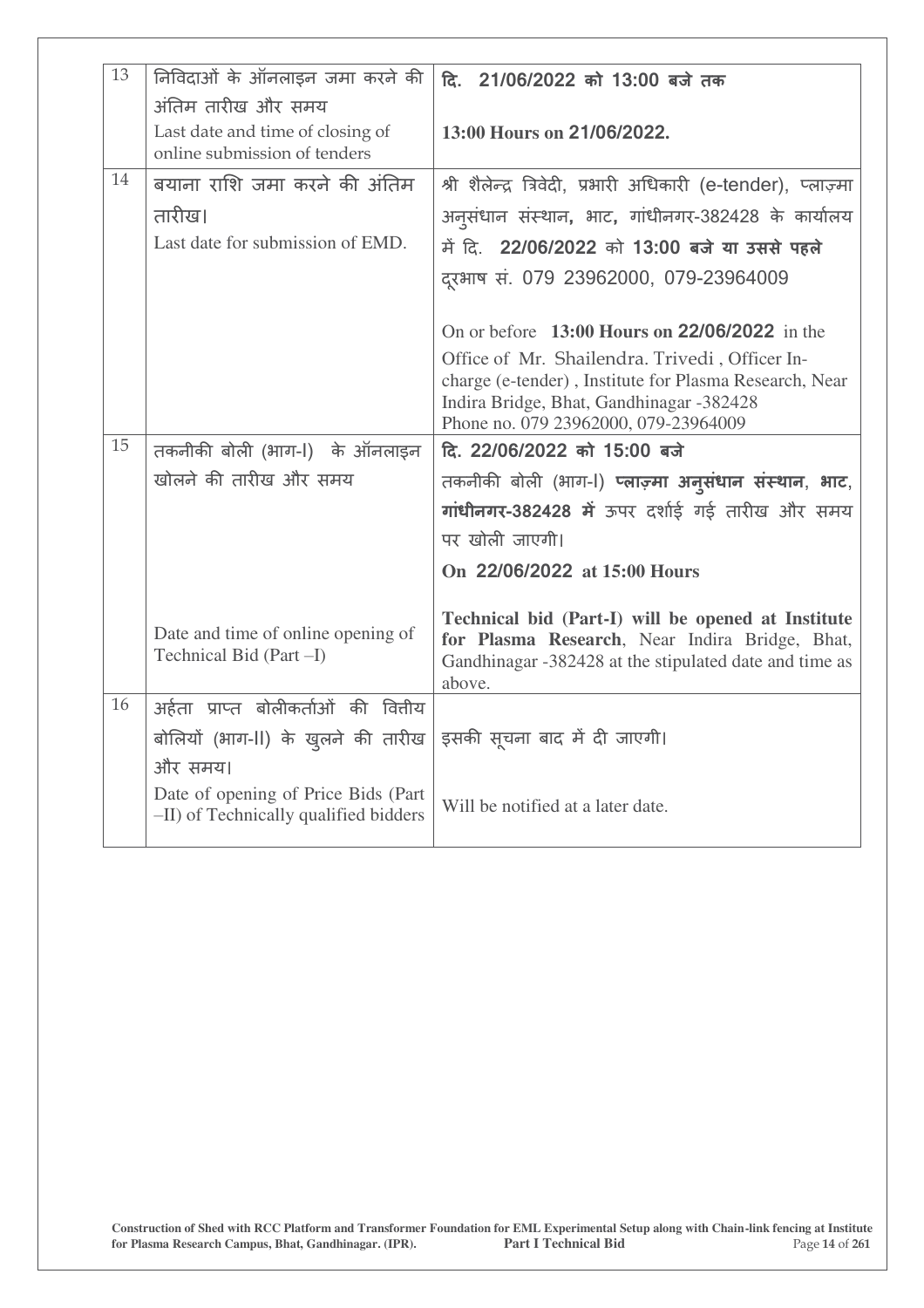# भाग- डी*: पात्रता मापदंड* **PART-D: ELIGIBILTY CRITERIA**

# बोलीदाता, जो स्वयं की निम्नलिखित आवश्यकताओं को पूरा करते हैं, केवल आवेदन करने के लिए पात्र होंगे। संयुक्त उद्**यम स्वीकार नहीं किए जाते हैं।**

The Bidders, who fulfill the following requirements on their own, shall only be eligible to apply. Joint ventures are not accepted.

| Sr.<br>No. | <b>Eligibility Criteria</b>                                                                                                                                                                                                                                                                                                                                                                                                                                                                                                                                                                                                            | Documentary proof for the eligibility<br>(To be Scanned and Uploaded)<br>Note: The applicants are requested to fill up the<br>facts & figure in the prescribed format. Simply<br>filling like Yes or No shall not be accepted.                                                                                                                                              |
|------------|----------------------------------------------------------------------------------------------------------------------------------------------------------------------------------------------------------------------------------------------------------------------------------------------------------------------------------------------------------------------------------------------------------------------------------------------------------------------------------------------------------------------------------------------------------------------------------------------------------------------------------------|-----------------------------------------------------------------------------------------------------------------------------------------------------------------------------------------------------------------------------------------------------------------------------------------------------------------------------------------------------------------------------|
| 1.         | Should have satisfactorily completed in<br>construction of Building (s)<br>India<br>having construction cost of Project as<br>mentioned below, during last 7 years<br>as on ending previous day of last date of<br>submission of tenders:<br>Three similar works each costing<br>(i)<br>not less than Rs 5.97 in Lakhs or<br>Two similar works each costing<br>(ii)<br>not less than Rs 8.95 in Lakhs or<br>One similar work costing not<br>(iii)<br>less than Rs 11.93 in Lakhs.<br>Note:<br><b>Similar</b><br>work"<br><b>Civil</b><br>shall<br>means<br>Building works (Excluding<br><b>Road</b><br>works) / Structure Steel works. | Work Orders & Completion certificate for each<br>qualifying completed work(s) issued by an<br>officer not below the rank of Executive<br>Engineer or Equivalent officer or Owner or<br>Client.<br>Note:<br>Completion certificates for works issued<br>by Private parties shall be supported by<br>TDS (Tax<br>deducted<br>at<br>Source)<br>Certificates for the said cost. |
|            | The value of executed works will be<br>brought to current costing level by<br>enhancing the actual value of work at<br>simple rate of $7\%$ per annum, calculated<br>from the date of completion to last date<br>of receipt of tender.                                                                                                                                                                                                                                                                                                                                                                                                 |                                                                                                                                                                                                                                                                                                                                                                             |
| 2.         | Should have average annual turnover of<br>on construction work<br>$Rs$ 7.46 lakhs<br>during the last three consecutive years<br>ending 31 <sup>st</sup> March, 2021.<br>Note: Year in which no turnover or Zero<br>is shown, would also be considered for                                                                                                                                                                                                                                                                                                                                                                              | Annexure - Form "A": Financial information,<br>Chartered Accountant certificate for the Annual<br>financial turnover showing Profit & Loss.                                                                                                                                                                                                                                 |
| 3          | working out the average.<br>Should not have incurred any loss (profit<br>after tax should be positive) in more than<br>during<br>the<br>last<br>five<br>years<br>two<br>consecutive years ending on 31 <sup>st</sup> March,<br>2021.                                                                                                                                                                                                                                                                                                                                                                                                   | Annexure - Form "A": Financial information,<br>Chartered Accountant certificate for the Annual<br>financial turnover showing Profit & Loss.                                                                                                                                                                                                                                 |
| 4.         | minimum<br>Should have<br>valid<br>Bank<br>solvency of a Scheduled Bank of Rs.<br>5.97 lakhs.                                                                                                                                                                                                                                                                                                                                                                                                                                                                                                                                          | $\mathrm{``B''}$ -<br>Form<br>Form of<br>Annexure<br><b>Bankers</b><br>Certificate from a scheduled Bank                                                                                                                                                                                                                                                                    |

**Construction of Shed with RCC Platform and Transformer Foundation for EML Experimental Setup along with Chain-link fencing at Institute for Plasma Research Campus, Bhat, Gandhinagar. (IPR). Part I Technical Bid** Page **15** of **261**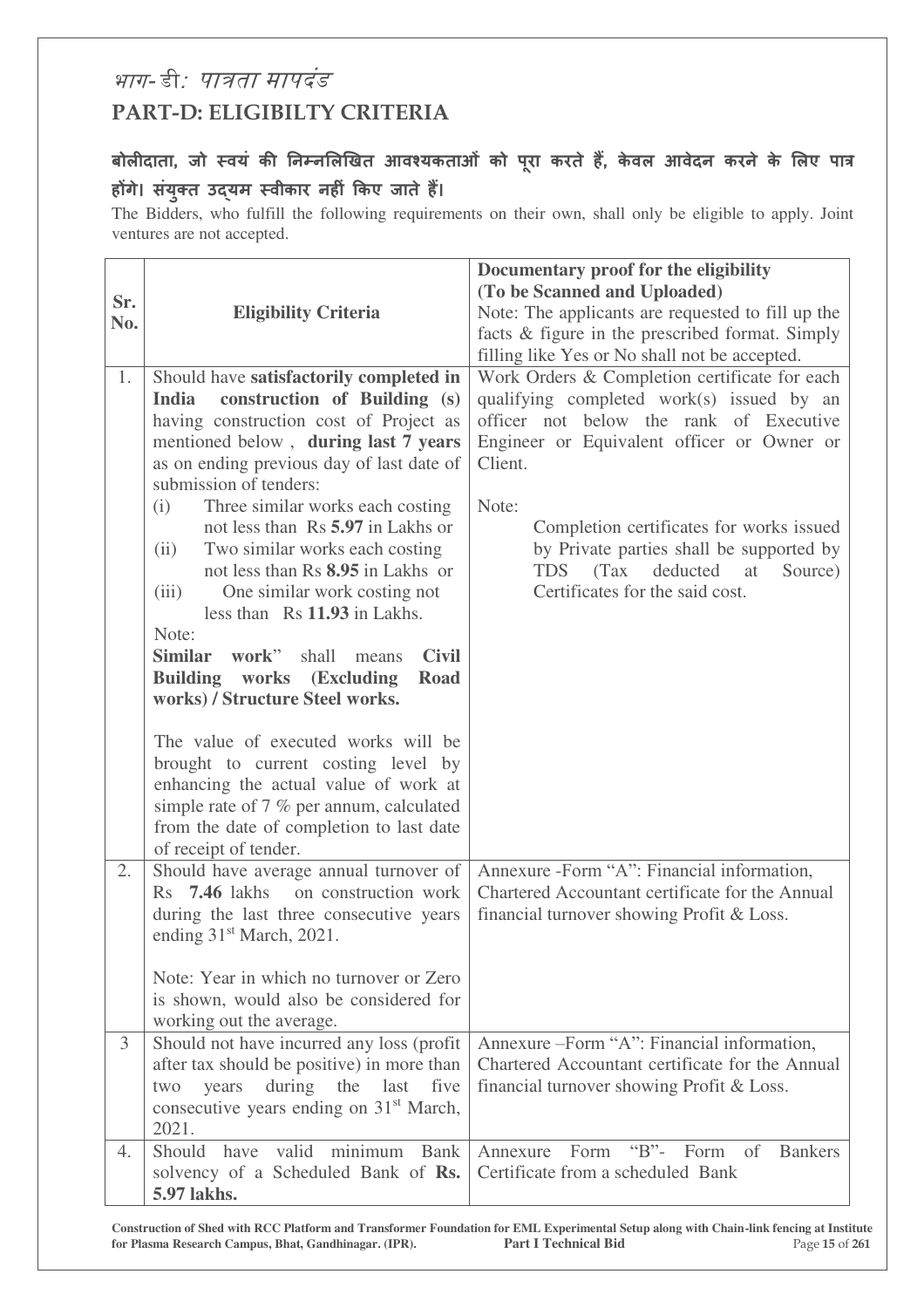| 5 | The bidder shall be compliant to<br>a.<br>the Public Procurement (Preference to<br>Make in India), Order 2017 (as<br>amended from time to time) issued by<br>Department for Promotion of Industry<br>and Internal Trade (DPIIT), Ministry<br>of Commerce and Industry. Also<br>bidder must submit undertaking along | Annexure-I, Self-Certification under preference<br>to Make in India order Certificate |
|---|---------------------------------------------------------------------------------------------------------------------------------------------------------------------------------------------------------------------------------------------------------------------------------------------------------------------|---------------------------------------------------------------------------------------|
|   | with bid for local content of $\ldots$ %<br>offered in subject tender.<br>"Only 'Class-I local supplier' as<br>b.<br>defined in Public<br>Procurement<br>(Preference to Make in India), Order<br>2017, are eligible to participate for<br>subject tender ".                                                         |                                                                                       |

**Note :** 

- 1. Any entity which has been barred by the Central/State Government, or any entity controlled by them from participating in any project and the bar subsists as on the date of Application, would not be eligible to submit an Application, individually. An Applicant should, in the last three years from the last day of submission of tender, have neither failed to perform on any contract, as evidenced by imposition of a penalty by an arbitral or judicial authority or a judicial pronouncement or arbitration award against the Applicant, nor been expelled from any project or contract nor have had any contract terminated for breach by such Applicant/ Consortium member.
- 2. The firm has a valid working license (not expired) and a valid registration on certificate showing that the company is legally established under the law of government of India.
- 3. The Firm should be qualified and not black listed by any government department / agencies.
- 4. The bidder Firms should have executed similar nature of project as mentioned above in India only**.**
- 5. The applicant should not be under liquidation, court receivership or similar proceedings.

#### **6. FIRM'S RESPONSIBILITY BEFORE PROPOSAL SUBMISSION**

- a. The Bidder shall be responsible for all the costs associated with the preparation of the Proposal and participation in the selection process. IPR will not be responsible or in any way liable for such costs, regardless of the conduct or outcome of the selection process.
- b. The Bidder shall ensure that the bid is complete in all respects and conforms to all requirements indicated in the Tender document. Incomplete bids are liable for rejection.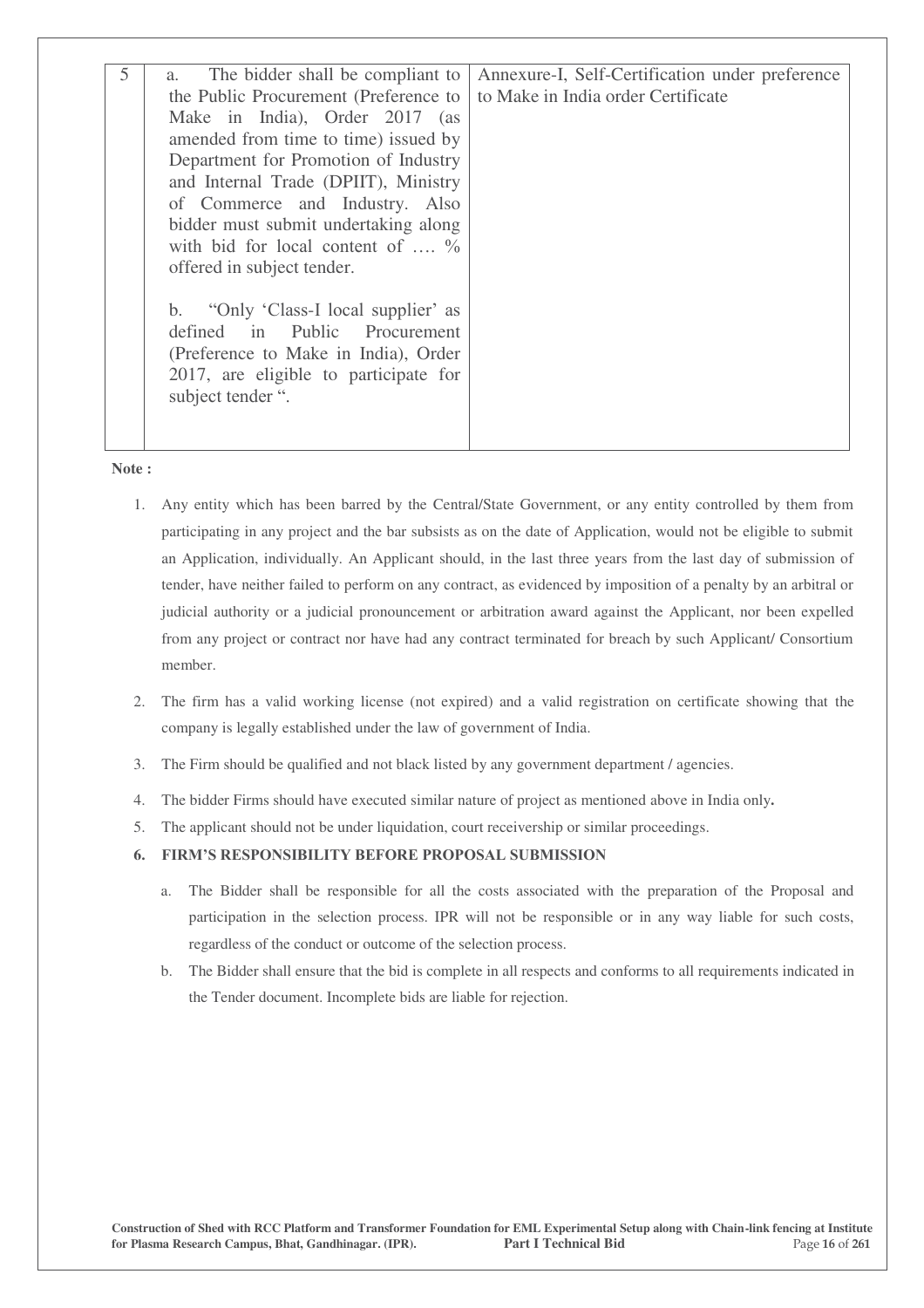# $\frac{1}{100}$ भाग- **ड**: दस्तावेजों को स्कैन और अपलोड किया जाना चाहिए | **PART- E: DOCUMENTS TO BE SCANNED & UPLOADED**

संभावित बोलीदाता सभी पात्रता मानदंडों को परा करने और ऑनलाइन निविदा दस्तावेज जमा करने से पहले आवश्यक सभी दस्तावेजों के कब्जे में खुद को संतुष्ट करेंगे। इच्छुक एजेंसियों को बोली जमा करने की अवधि के भीतर निम्नलिखित सूचियों के अनुसार दस्तावेजों को स्कैन / भरना और अपलोड करना आवश्यक है:

Prospective Bidders shall satisfy themselves of fulfilling all the eligibility criteria and in possession of all the documents required before submission of online tender document. The interested agencies are required to scan / fill in and upload the documents as per following lists within the period of bid submission:

## ध्यान दें: बोलीदाताओं से अनुरोध है कि वे निर्धारित प्रारूप में तथ्यों और आंकड़े को भरें। बस हां या नहीं **भरना स्वीकार नहीं किया जाएगा।**

**Note: The Bidders are requested to fill up the facts & figure in the prescribed format. Simply filling like Yes or No shall not be accepted.** 

| $\mathbf{1}$   | Proof of Eligibility Criteria No.1:                                                                                                                                                             |
|----------------|-------------------------------------------------------------------------------------------------------------------------------------------------------------------------------------------------|
|                | (i) Work Orders & Completion certificate for each qualifying completed work $(s)$<br>issued by an officer not below the rank of Executive Engineer or Equivalent officer<br>or Owner or Client. |
|                | Note: Completion certificates for work orders issued by Private parties shall be supported<br>by TDS (Tax deducted at Source) Certificates for the said cost.                                   |
|                | (ii) Form "K" Performance Report for Completed works mentioned in Eligibility<br>Criteria 1.                                                                                                    |
| $\overline{2}$ | Proof of Eligibility Criteria No. 2                                                                                                                                                             |
|                | Annexure – Form "A": Financial information, Chartered Accountant certificate for the<br>Annual financial turnover showing Profit & Loss.                                                        |
| $\overline{3}$ | Proof of Eligibility Criteria No. 3<br>Annexure -Form "A": Financial information, Chartered Accountant certificate for the<br>Annual financial turnover showing Profit & Loss.                  |
| $\overline{4}$ | Proof of Eligibility Criteria No. 4: Annexure Form "B"- Form of Bankers Certificate from<br>a Bank                                                                                              |
| 5              | Proof of Eligibility Criteria No 5,<br>Annexure-I, Self-Certification under preference to Make in India order Certificate                                                                       |
| 6              | Copy of EMD submitted.                                                                                                                                                                          |
| $\overline{7}$ | Form "C"- Details of all Construction works completed during last 7 years ending last<br>day of submission of tender.                                                                           |
| 8              | Form "D"- Details of construction works Under Execution (Ongoing works)                                                                                                                         |
| 9              | Form "E"-Information about Organization Structure                                                                                                                                               |
| 10             | Form "F"- List of Administrative & Technical staff available with the Bidder and that                                                                                                           |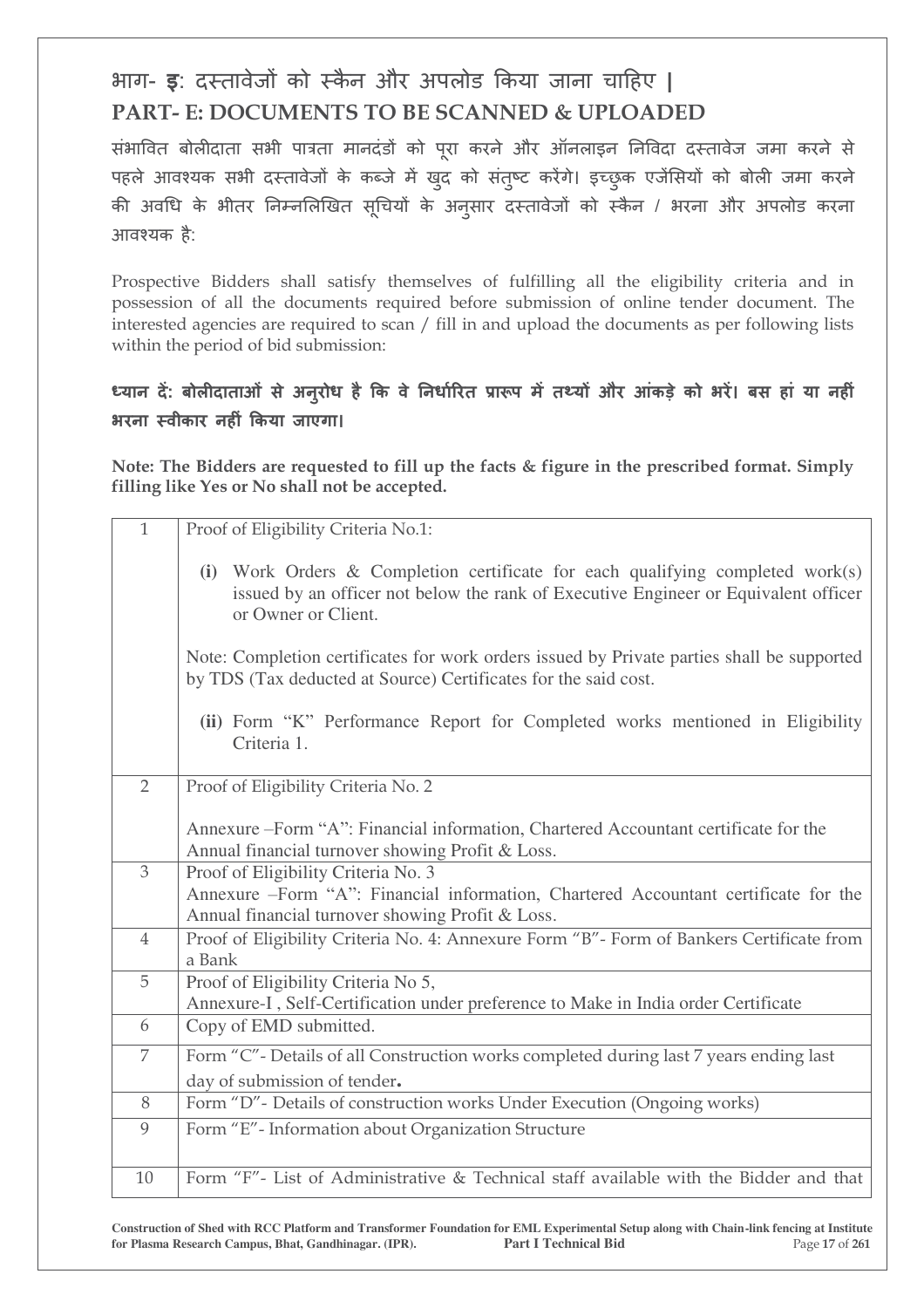|                                                            | proposed to be deployed to complete this work in time                                                                                                                                                   |  |
|------------------------------------------------------------|---------------------------------------------------------------------------------------------------------------------------------------------------------------------------------------------------------|--|
| 11                                                         | Form "G"- Information about construction plant, Machinery, Equipment, Accessories,<br>infrastructure facility proposed by the bidder and that proposed to be deployed to<br>complete this work in time. |  |
| 12                                                         | Form "H" Mandate Form for Payment as per Format given.                                                                                                                                                  |  |
| 13                                                         | Form "I" Undertaking to be furnished by Bidders                                                                                                                                                         |  |
| 14                                                         | Form "J" - Letter of transmittal (To be up-loaded on their letter-head)                                                                                                                                 |  |
| 15                                                         | PAN (Permanent Account Number) Registration / TAN Registration details                                                                                                                                  |  |
| 16                                                         | <b>GST Registration Certificate</b>                                                                                                                                                                     |  |
| 17                                                         | Form "K" Copy of Performance report                                                                                                                                                                     |  |
| 18                                                         | Integrity Pact: letter from bidder to the Institute as per format in Tender.                                                                                                                            |  |
| 19                                                         | <b>ANNEXURE-I</b> Self-Certification under preference to Make in India order<br>Certificate                                                                                                             |  |
| 20                                                         | <b>ANNEXURE-II</b> Self-Certification under Eligibility declaration from specified<br>counties                                                                                                          |  |
| 21                                                         | Additional documents if any to meet the eligibility criteria                                                                                                                                            |  |
| Note: Scanned copy of original certificates to be uploaded |                                                                                                                                                                                                         |  |

Note:

- 1. The applicant may furnish any additional information, which they think necessary to establish their eligibility and capability to successfully complete the envisaged work. No information shall be entertained after last date of online submission of tenders unless it is called by the competent authority. If any information furnished by the applicant is found incorrect at a later stage, they shall be liable to be debarred from tendering /taking up of work in IPR. IPR reserves the right to verify the particulars furnished by the applicant independently and reject any application without assigning any reason. Prospective bidders shall satisfy themselves of fulfilling all the eligibility criteria before submission of the tender. The Institute reserves the right to not consider the tender documents of the bidders not fulfilling the stipulated criteria .
- **2.** It is binding on the bidder to fill the data required for assessment of eligibility criteria in the excel sheet uploaded for the purpose. The technical evaluation shall be done based on the data provided in excel sheet and the relevant documents uploaded to support the same. In case where the relevant information is not filled in the uploaded excel sheets while commensurate supporting documents are uploaded, the supporting documents shall not be considered in evaluation. Therefore the bidders in their own interest shall fill all the relevant information in excel sheets and upload relevant documents. IPR shall not accept any new document after bid opening. IPR may ask for clarification and submission of documents in support of documents/information already submitted.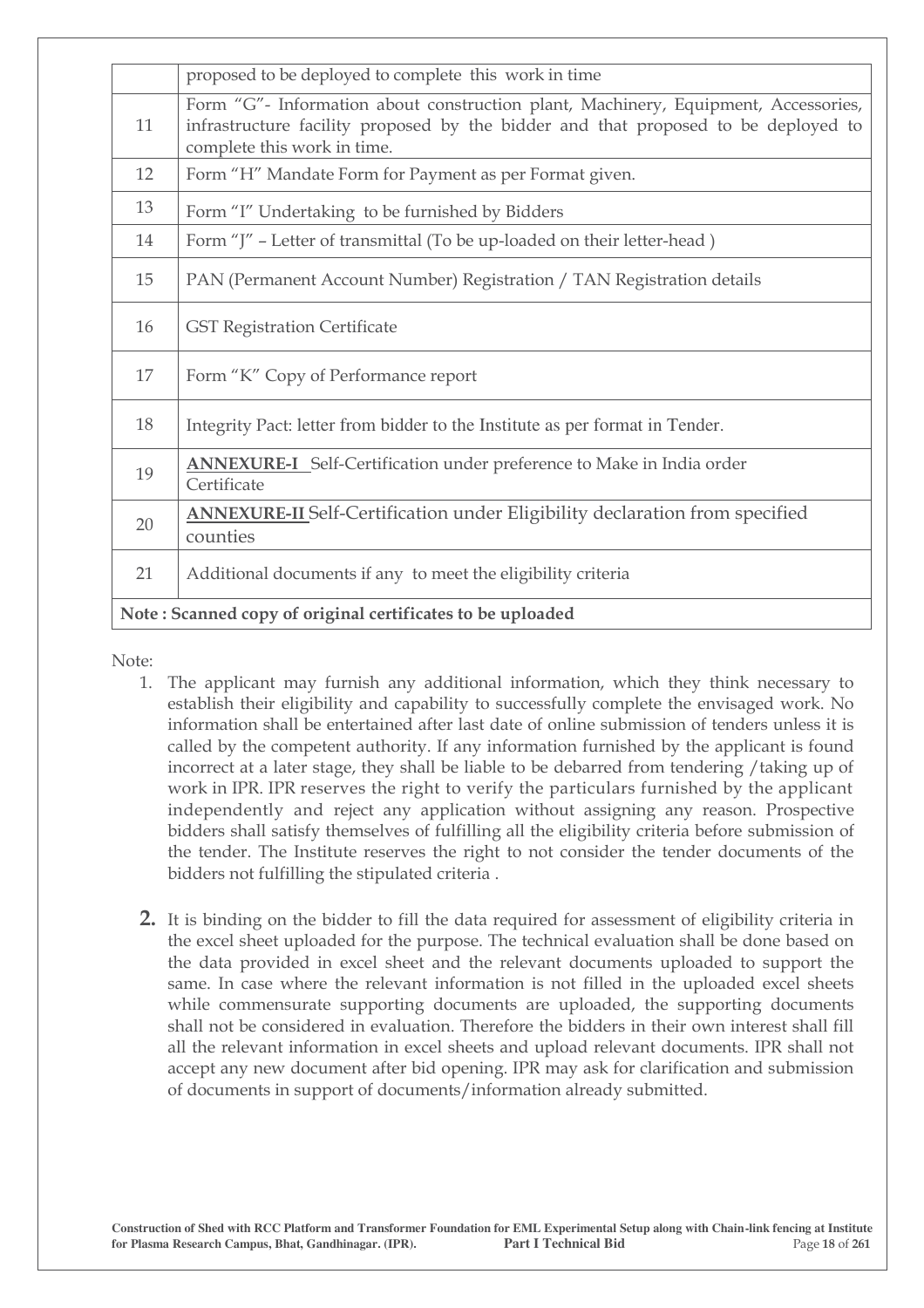# **PART- F TENDER EVALUATION PROCESS**

## **I. Technical Bid:**

The bidders shall be evaluated for Eligibility Criteria as per Part D above. After evaluation of Tender bids as per the Eligibility Criteria as mentioned, a list of qualified bidders shall be prepared.

## **II. Price Bid:**

The prices of item(s) should be quoted in the Price Bid only. The Technically qualified bidders shall be notified about the date and time of opening of Price bid on the CPP Portal.

The Price bid of Technically Qualified bidders shall only be opened.

## **III. Award of Work:**

The lowest quoted bidder i.e. L1 bidder shall be selected.

### **Note:**

The Bidders are required to upload all the required documents on the e-Tender portal only, In case the required documents are not uploaded by the bidders or the bid does not contain mandatory information, the bidder will be summarily disqualified. The decision of Institute in regard of disqualification shall be final and binding. No claim whatsoever shall be admissible.